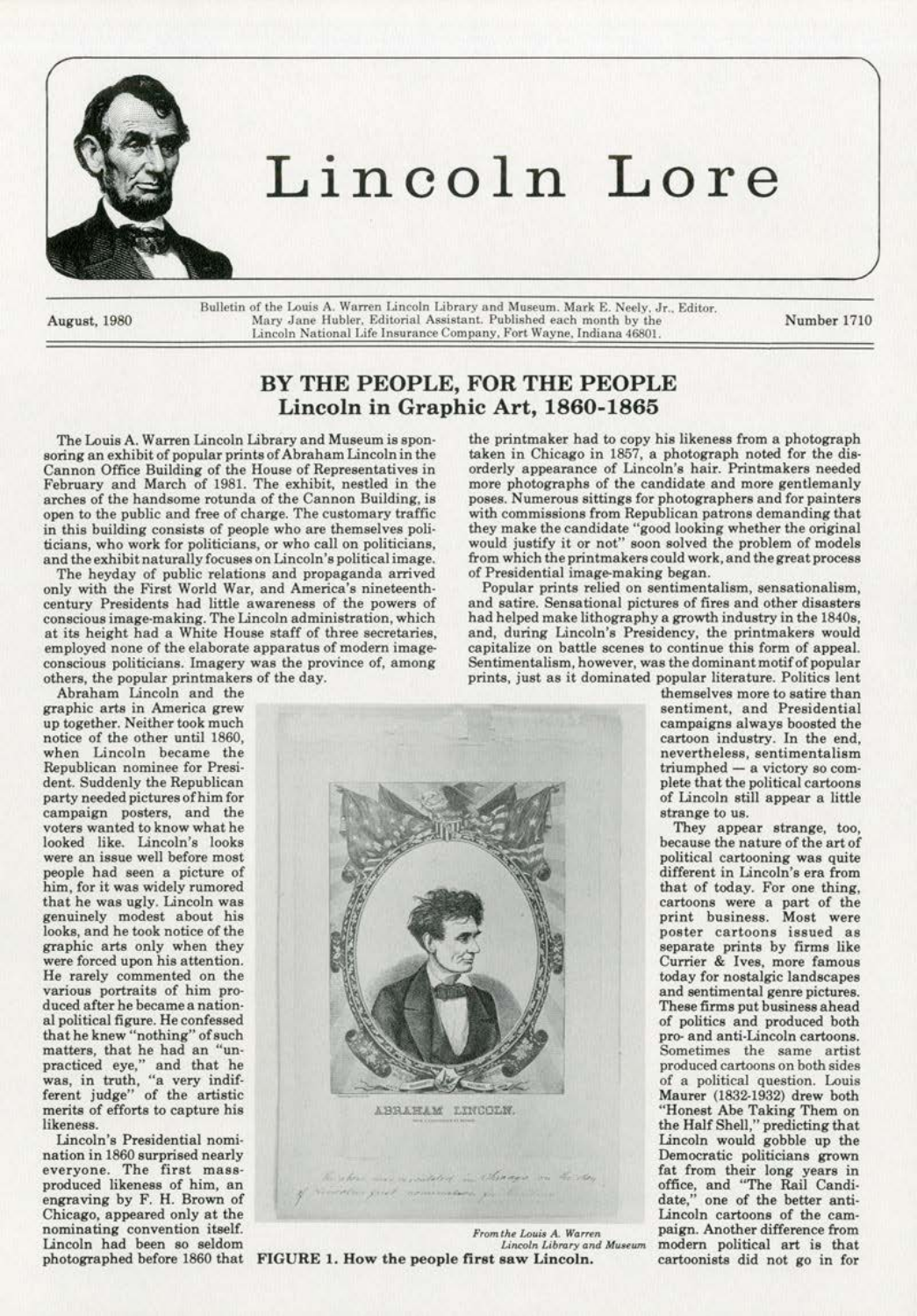

*Prom the Louis A. Warren*<br>*Lincoln Library and Museum* 

### FIGURE 2. Louis Maurer guessed at Lincoln's grin.

**caricature, which dominates modern political cartoons. Instead of exaggerating physical features which characterized a politician's face, they copied the faces**  slavishly from available photographs. Maurer's ''Honest **Abe" is adventuresome in attempting to depict Lincoln's**  smile. Lincoln never smiled in his photographs, and to this day no one knows what his teeth looked like. Humor usually stemmed only from the improbable situations in which the cartoonists plaoed the politicians or from balloons of language, often filled with obscure puns.

The political cartoons of Lincoln's day were not forward· looking in terms of method. They are, therefore, all the better<br>as documents of the social and political beliefs of that era. They are cluttered with figures and words, and the social **stereotypes in the backgrounds of the cartoons are a vivid index of the lowest common denominator of public opinion.** 

In 1860 the cartoonists, their pens ready to attack William **H. Seward, the front-runner for the Republican nomination, were as astonished as most American voters were at Lincoln's nomination. Like the voters, they knew almost nothing about**  him. They seized with alacrity on the few available scraps of colorful information about Lincoln. Republicans touted Lincoln as the "Railsplitter," and a rail became essential in **Lincoln cartoons. He was often depicted in a workingman's blouse rather than the customary coat and tie of most**  candidates, but, no matter the attire, he almost always bad a rail handy. He might use his rail to fend off candidates trying to break into the White House; he might exercise on it; or he might use it to drive the wildcat of sectional discord back into the Republican bag.



 $From the Louis A. Warren$ *LincolA LlbtotY* **tmd** *Muuwrt*  FIGURE 3. Maurer put the anti-Lincoln elements **together in their simplest form.** 



**<sup>5</sup> <sup>T</sup> ri ..** llti~G **Ttt t C ASTL(** ......... \_.,.\_.



**TN[ .. OliTICAl GY <sup>M</sup> NAS IUM ,** 



 $From the Louis A. Warren$  $Lin$ coln Library and Museum

#### FIGURE 4. Railing at the candidate.

The standard anti·Lincoln cartoon in 1860 contained four elements: Lincoln, a rail, Horace Greeley, and a black man. Greeley was a cartoonist's delight, almost a self-caricature. The moon-faced outspoken reformer wore a long white duster, its pockets crammed with pamphlets and papers. Over the years, Greeley had flirted with a myriad of reforms, some of them quite radical, and he came to symbolize the crank reformer on the enthusiastic lunatic fringe of the Republican **party. His presence in the cartoons was a reminder of the**  allegedly dangerous and radical impulses in the Republican party.

One need not look long at political cartoons in Lincoln'sera to see evidence of the pervasive racism of nineteenth-century American popular opinion. The presence of black men, women, girls, boys, and babies in Linooln cartoons wae meant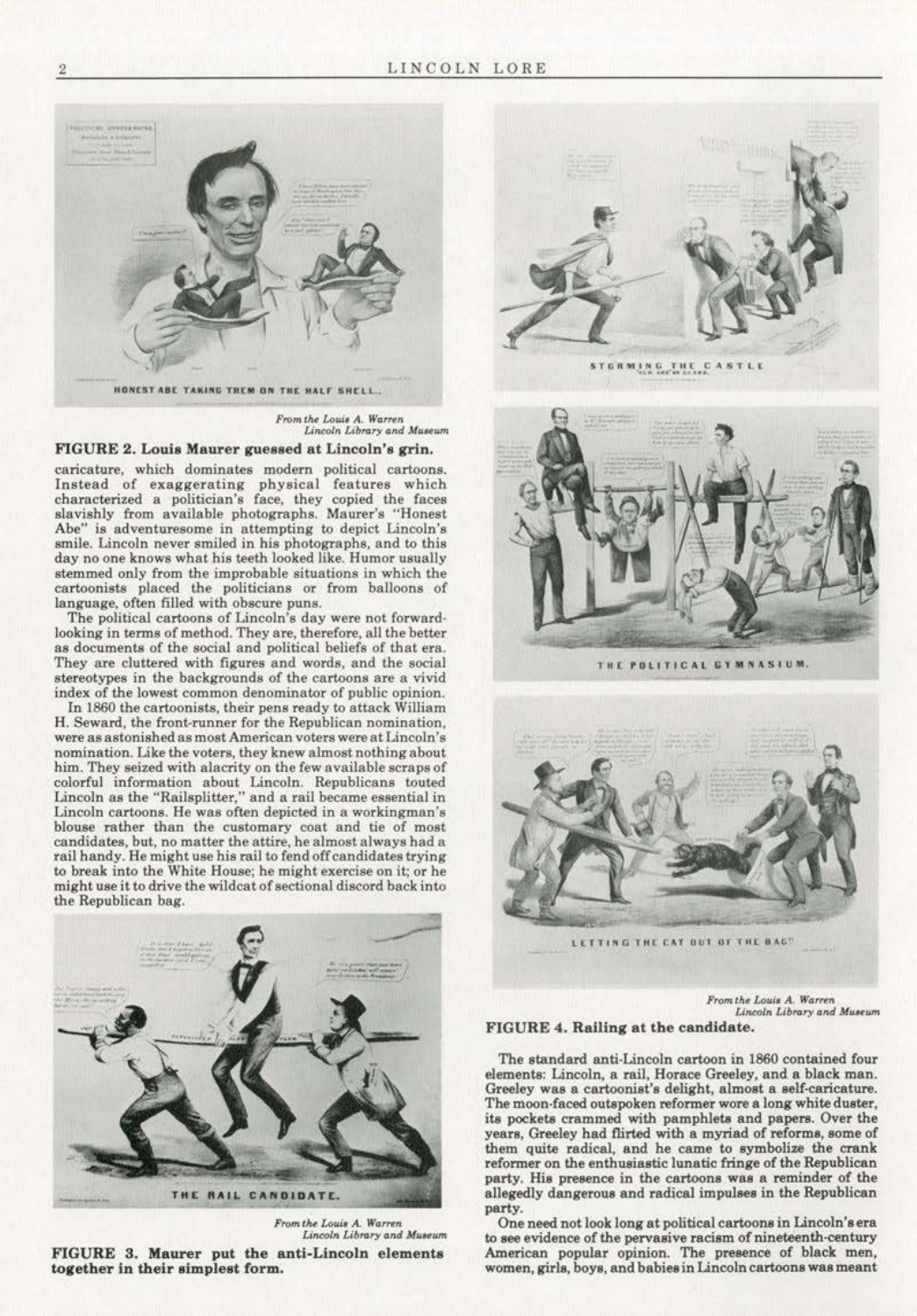

From the Louis A. Warren Lincoln Library and Museum

## FIGURE 5. Adalbert Volck was among the best.

to stand as a warning of the racial results of Republican antislavery policies.

Lincoln was so little known that cartoonists assumed he was a nonentity who would dance to the tune of more powerful figures in the Republican party. Often, he was not even the central figure in their busy cartoons, and Lincoln's failure to take over the central spot in these cartoons is an unconscious sign of the artists' inability to take him seriously. What seemed serious was the threat that the reform impulse represented by Greeley and the Negro might at last seize control of the country on the coattails of this unobjectionable but innocuous candidate.

The greatest satirical talent in American graphic art in Lincoln's day was located in the camp of the opposition. Adalbert Johann Volck (1828-1912) was a Baltimore dentist who had come to the United States from Bayaria. He probably received some training in the graphic arts in Europe, as did many other American artists in Lincoln's day, but Baltimore shaped his political opinions. Maryland, though it did not secede, was a slave state, and opposition to the Republican party in the state was virulent. Volck was decidedly pro-Southern and loathed the Lincoln administration.

Volck's considerable technical skills as an etcher were united with a sharp satirical eye. In one of the most brilliantly conceived and skillfully executed prints of the period, Volck pictured Lincoln as a hopelessly idealistic Don Quixote, carrying a John Brown pike instead of a lance, accompanied by that sordid reminder of Northern materialism, Benjamin



From the Louis A. Warren Lincoln Library and Museum

## FIGURE 7. Benjamin Butler is Falstaff.

F. Butler, as Sancho Panza, complete with stolen Southern cutlery in his belt. Volck's cartoons also played on fevered fears of doom for the white race if the North were victorious in the Civil War.

Volck's work is sometimes carelessly thought of as Confederate cartoons, the only vigorous Southern counterpart of Thomas Nast's pro-Republican cartoons in the North. In truth, Nast was very young and not particularly active during<br>the Civil War, and Volck's satirical etchings were really Copperhead cartoons, the product of anti-Lincoln sentiment in the North. Volck was apparently never arrested for producing the prints nor for his more treasonous activities like smuggling spies and medicines to the Confederacy. His art stands as a visual embodiment of the political atmosphere which led a group of Maryland men (and one D. C. pharmacist's assistant) eventually to murder President Lincoln. John Wilkes Booth, a Maryland native, led the group.

By 1864 printmakers knew more about Lincoln, and their work during his bid for reelection seized on some entirely new themes. The rail was gone, and no single symbol so dominated cartoons as it had done four years earlier. Its nearest competitor was Lincoln's reputation for telling jokes. This quality endears him to twentieth-century Americans. but it was less clearly a political asset in Lincoln's earnest Victorian era. Cartoonists frequently attacked him as a mere frontier joker - too small for the job of President.

Two of the better cartoons of the 1864 campaign capitalized on Lincoln's reputation as a lover of Shakespeare's works. J. H. Howard depicted Lincoln's Democratic rival for the Presidency, George B. McClellan, as Hamlet, holding the



From the Louis A. Warren Lincoln Library and Museum FIGURE 6. Literary allusions were common.



From the Louis A. Warren Lincoln Library and Museum FIGURE 8. A crowded but effective cartoon.